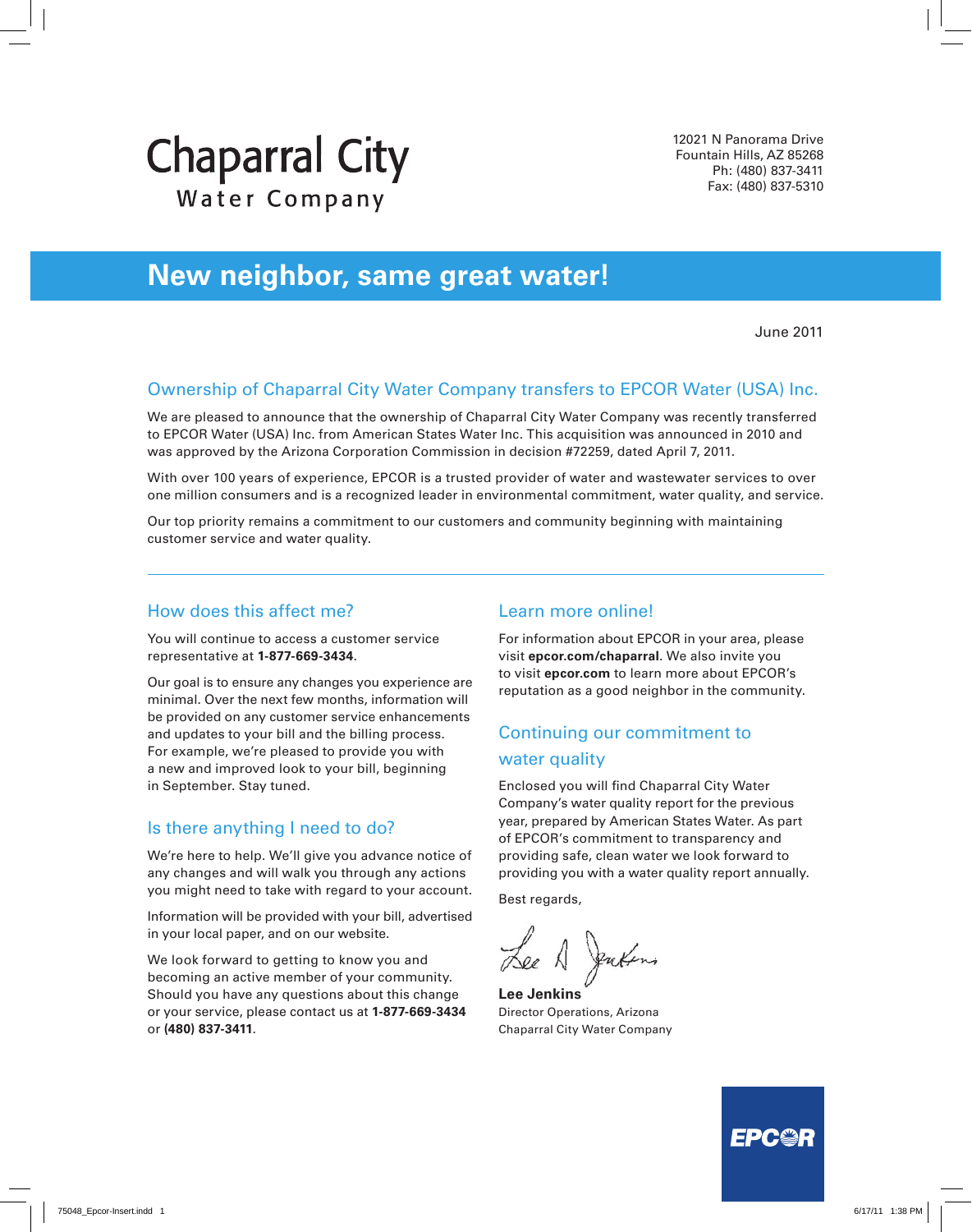#### **FOUNTAIN HILLS WATER SYSTEM**

# **TER ALITY 2011 ORT**

# **Chaparral City** Water Company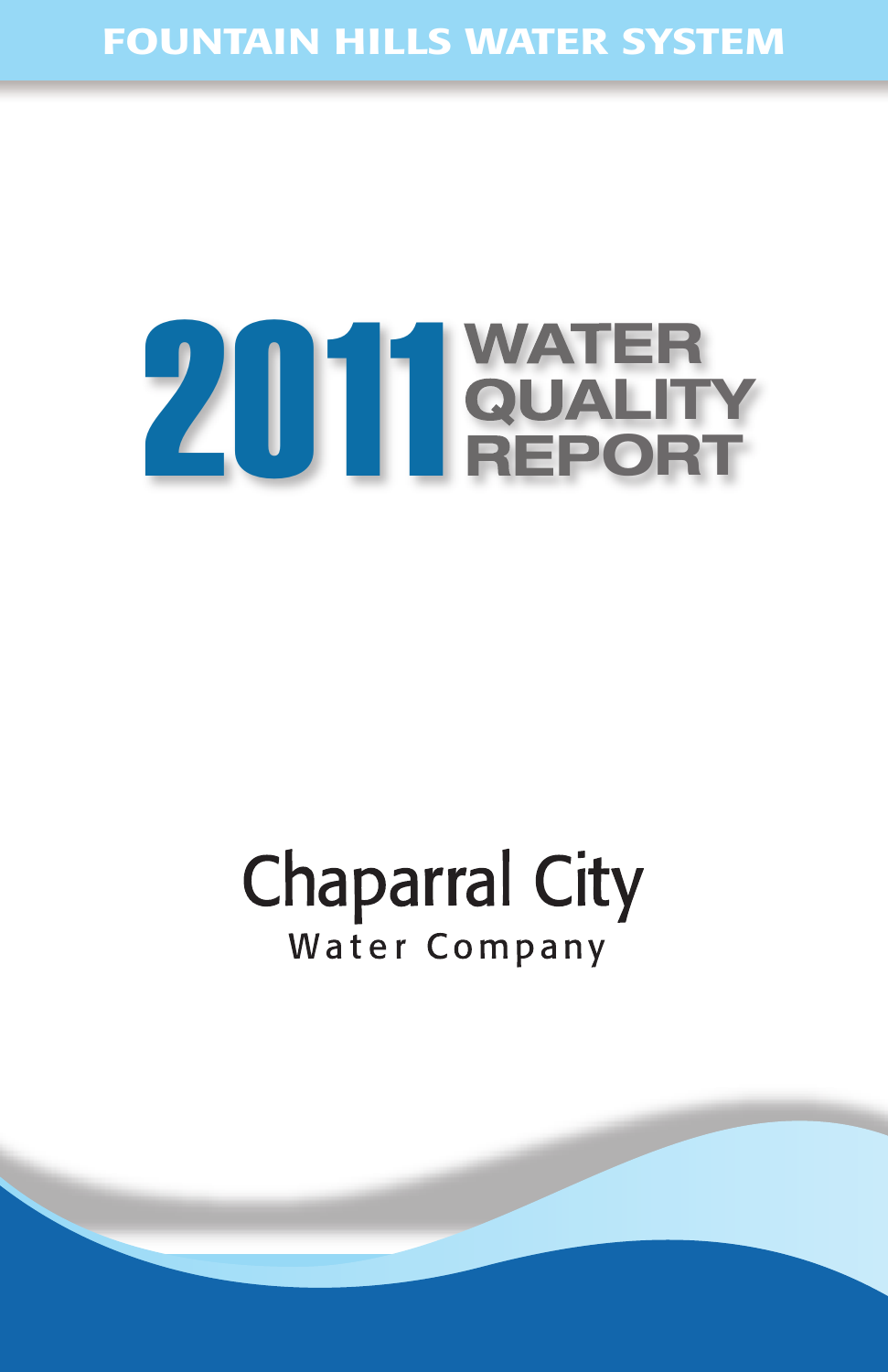# **Chaparral City** Water Company

#### **Protecting and Preserving Your Drinking Water**

We are pleased to present the following 2011 Water Quality Report, which contains information about testing completed in your water system through December 2010.

Chaparral City Water Company (CCWC) has taken seriously its job as the guardian of drinking water quality for our customers. CCWC is regulated by county, state and federal governments, and we are proud to say the quality of your water regularly meets all drinking water standards.

Each week, CCWC's industry professionals take water samples to monitor quality at approved sites at the water source and throughout the distribution system to make sure the water in our system is of high quality and meets standards.

If there is an exceedance of a drinking water standard, the Company is required to notify you quickly and take action to restore normal service.

We also want to take a moment to remind you that everyone must play a role to preserve our limited water resources. Water-use efficiency remains one of the best and least-cost ways to maintain a reliable source of high quality water now and for future generations. Thank you for any steps you may have taken to date and please continue your efforts.

If you have any questions about this report, please call our Customer Service Center at 1-480-837-3411.

Sincerely,



Robert Sprowls **Paul Schubert** Paul Schubert President and Chief Executive Officer **District Manager** American States Water Company

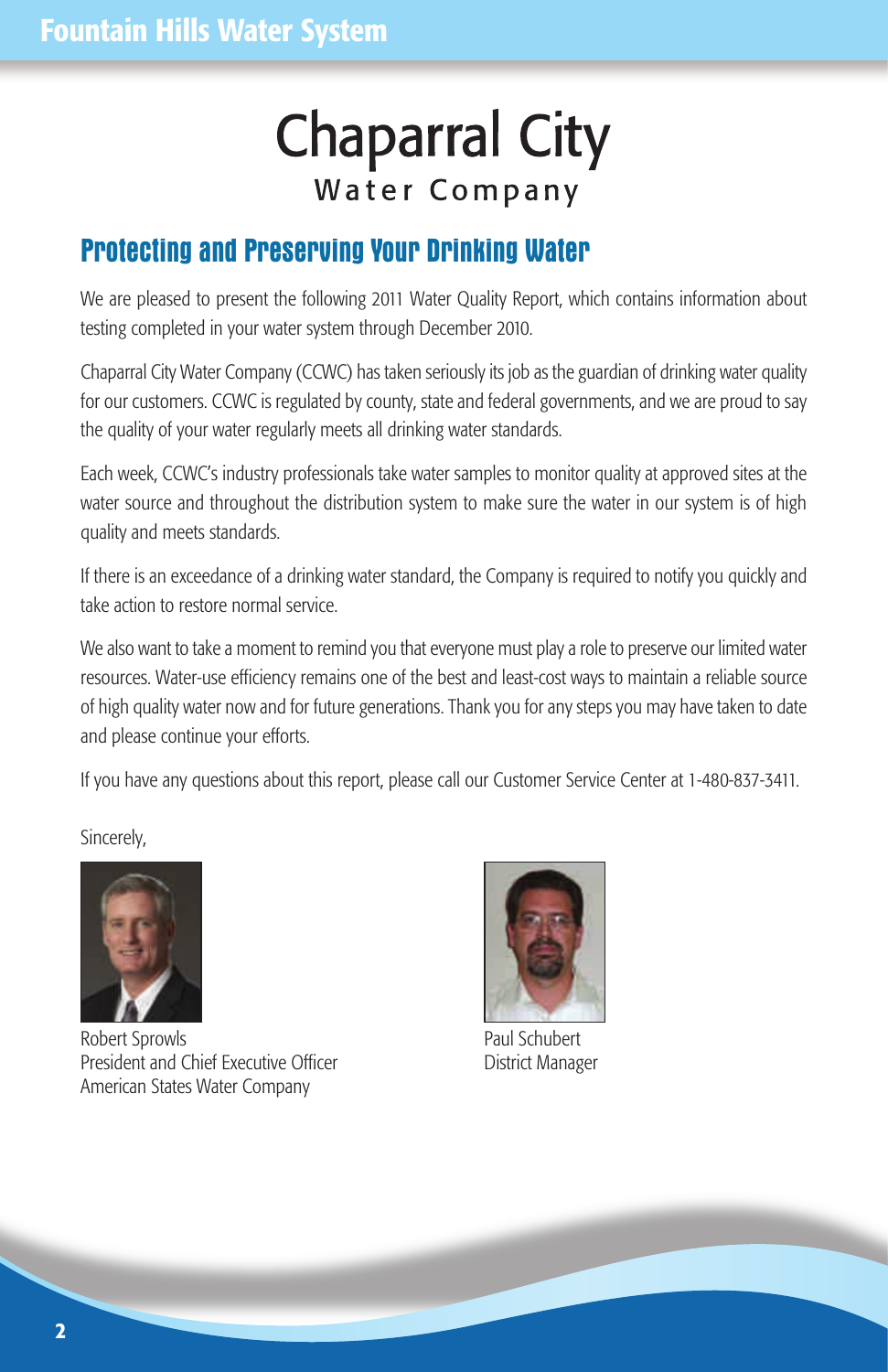#### **About the Company**

Every day, well over a million people in the United States depend on the American States Water Company family of companies for the water, wastewater, and electric services that enable their quality of life. American States Water Company is the holding company for Golden State Water Company and American States Utility Services, Inc.

Golden State Water Company is a public utility company regulated by the California Public Utilities Commission (CPUC). Golden State Water engages principally in the reliable delivery of water. We operate 38 separate water systems within 75 communities in 10 counties in the State of California and provide water service to over 1 million people, or 1 out of every 36 Californians. In addition, we provide electric service to over 23,000 customers in the Big Bear recreational area of California.

American States Utility Services, Inc. is our contracted services business. Through its wholly-owned subsidiaries—Fort Bliss Water Services Company, Terrapin Utility Services, Inc., Old Dominion Utility Services, Inc., Old North Utility Services, Inc., and Palmetto State Utility Services, Inc.—American States Utility Services provides full-service contracts to operate and maintain water and wastewater systems on U.S. Army and U.S. Air Force installations in Texas, New Mexico, Maryland, Virginia, North Carolina, and South Carolina.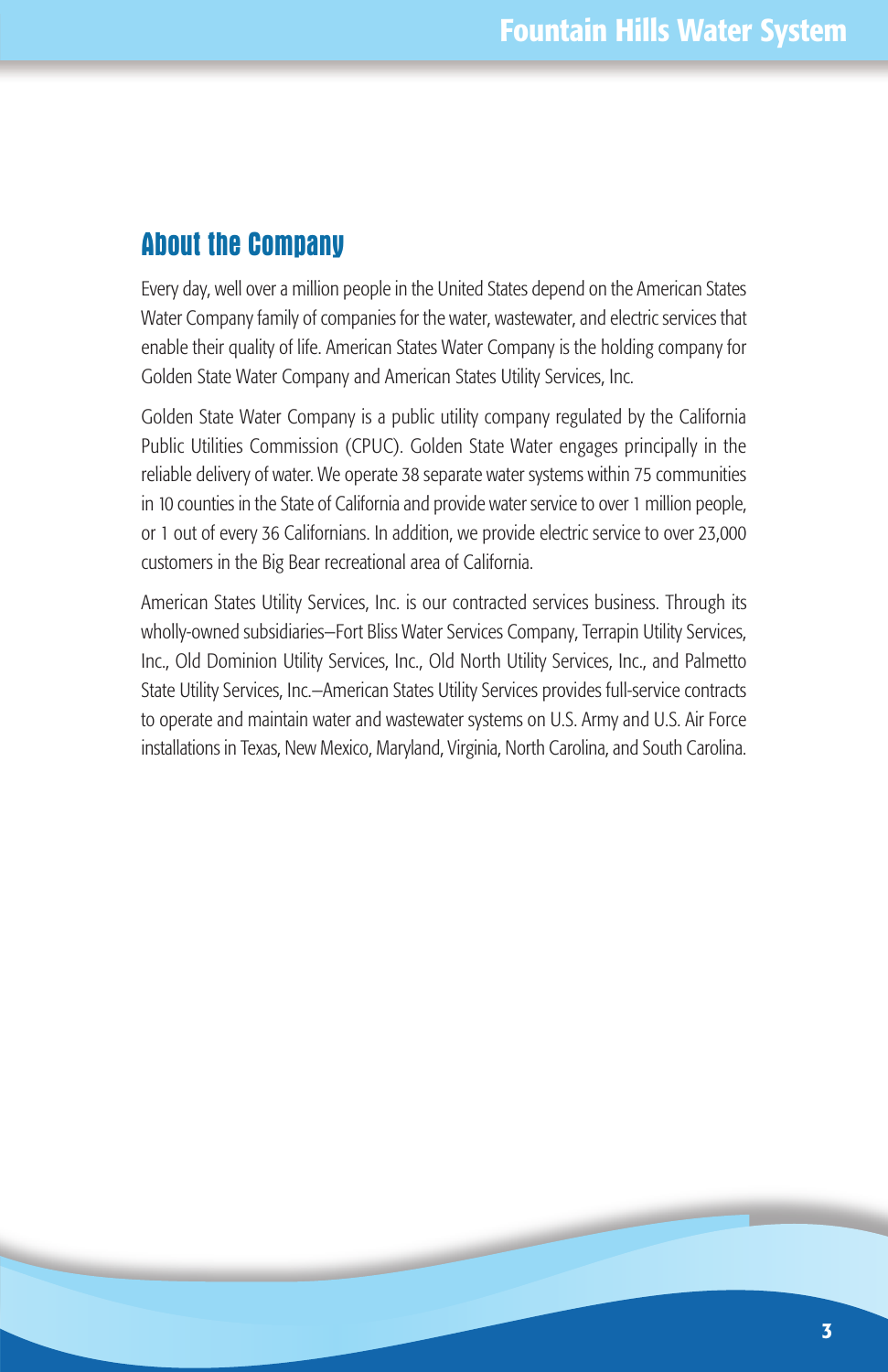#### **Glossary of Terms**

#### **Maximum Contaminant Level (MCL)**

The highest level of a contaminant that is allowed in drinking water. Primary MCLs are set as close to the public health goals and maximum contaminant level goals as is economically and technologically feasible. Secondary MCLs are set to protect the odor, taste and appearance of drinking water.

#### **Maximum Contaminant Level Goal (MCLG)**

The level of contaminant in drinking water below which there is no known or expected risk to health. Maximum contaminant level goals are set by the U.S. Environmental Protection Agency (USEPA).

#### **Maximum Residual Disinfectant Level (MRDL)**

The highest level of a disinfectant allowed in drinking water. There is convincing evidence that addition of a disinfectant is necessary for control of microbial contaminants.

#### **Maximum Residual Disinfectant Level Goal (MRDLG)**

The level of a drinking water disinfectant below which there is no know or expected risk to health. MRDLGs do not reflect the benefits of the use of disinfectants to control microbial contaminants.

#### **Primary Drinking Water Standard (PDWS)**

MCLs and MRDLs for contaminants that affect health along with their monitoring and reporting requirements, and water treatment requirements.

#### **Regulatory Action Level (AL)**

The concentration of a contaminant which, if exceeded, triggers treatment or other requirements that a water system must follow.

#### **Treatment Technique (TT)**

A required process intended to reduce the level of a contaminant in drinking water.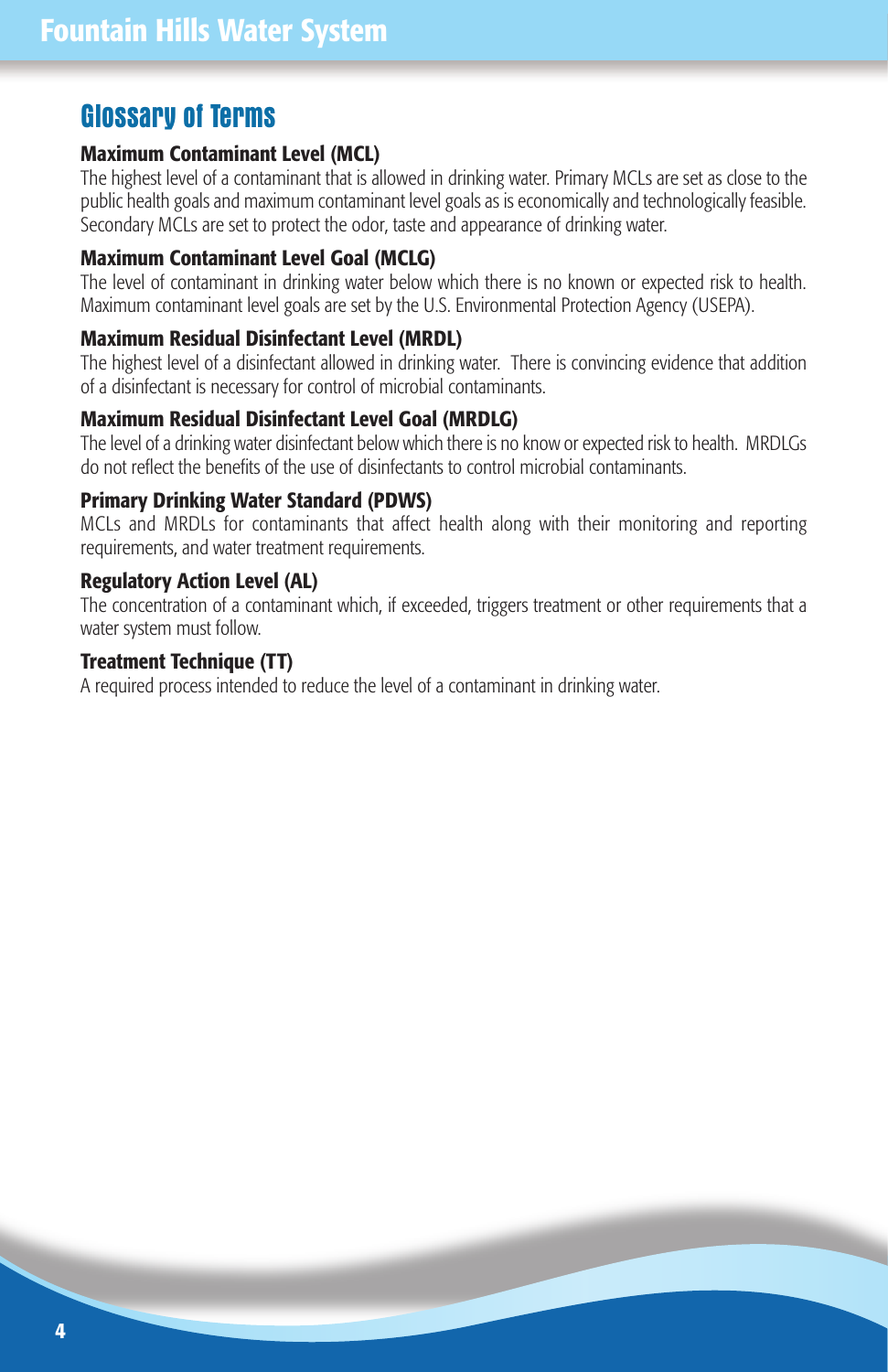#### **Where Does My Water Come From?**

Water delivered to customers in the Fountain Hills system is a blend of surface and groundwater. The source of the surface water is Lake Pleasant and the Colorado River. The groundwater comes from the lower, middle and upper alluvial aquifers below the city of Fountain Hills.



*The Water Cycle:* 

*A continuous process by which water circulates throughout the earth and atmosphere.*

#### **For People with Sensitive Immune Systems…**

Some people may be more vulnerable to contaminants in the water than the general population. Immunocompromised persons such as persons with cancer undergoing chemotherapy, persons who have undergone organ transplants, people with HIV/AIDS or other immune system disorders, some elderly persons and infants can be particularly at risk of infections. These people should seek advice from their healthcare provider about their drinking water.

USEPA/Centers for Disease Control (CDC) guidelines on appropriate means to lessen the risk of infection by Cryptosporidium and other microbial contaminants are available from the Safe Drinking Water Hotline 1-800- 426-4791.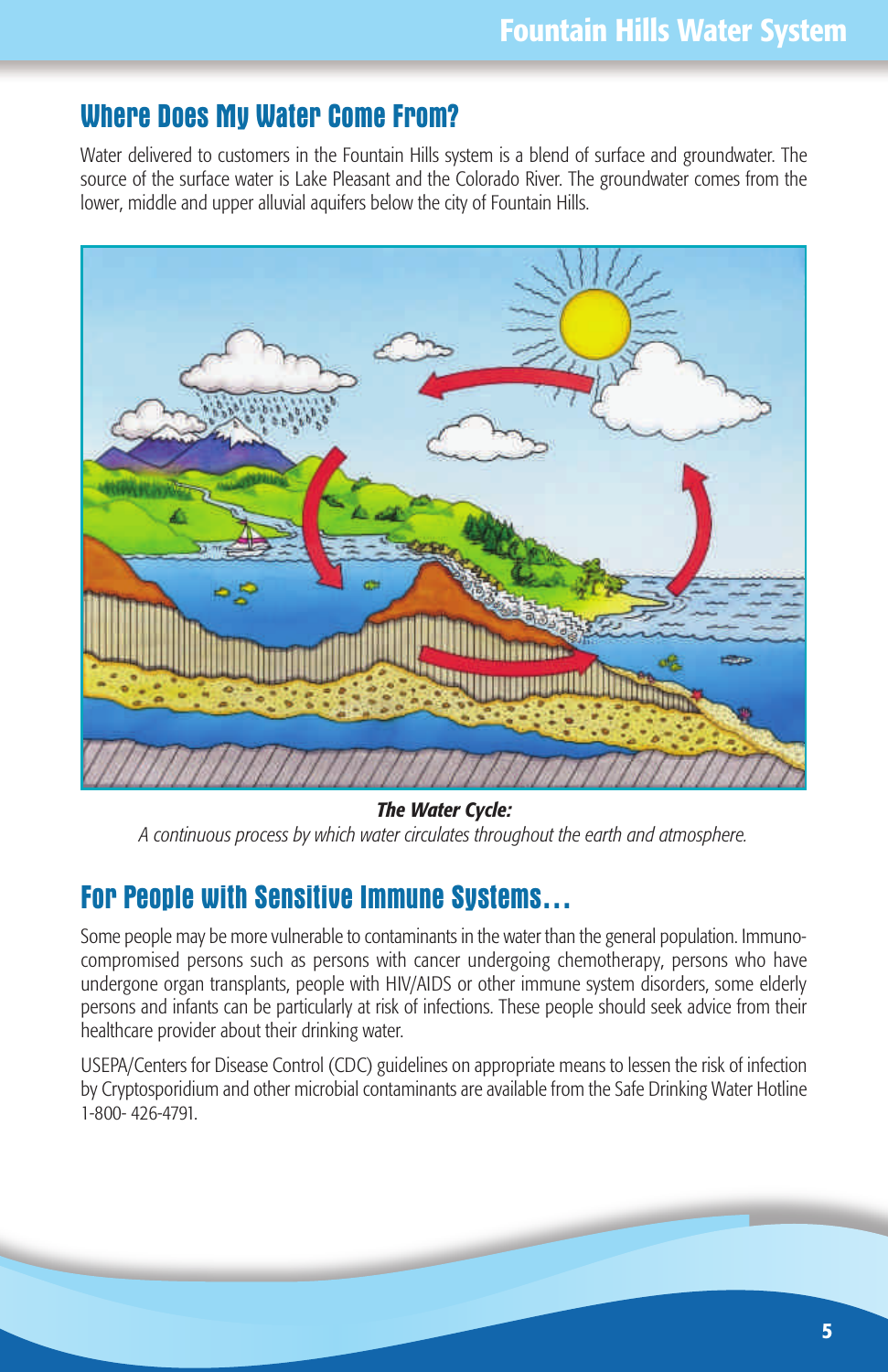#### **Risk to Tap and Bottled Water**

Drinking water, including bottled water, may reasonably be expected to contain at least small amounts of some contaminants. The presence of contaminants does not necessarily mean water may be a health risk. More information about contaminants and potential health effects can be obtained by calling the USEPA's Safe Drinking Water Hotline 1-800-426-4791.

The sources of drinking water (both tap water and bottled water) include rivers, lakes, streams, ponds, reservoirs, springs, and wells. As water travels over the surface of the land or through the layers in the ground, it dissolves naturally occurring minerals and, in some cases, radioactive material, and can pick up substances resulting from the presence of animal or human activity.

In order to be certain that tap water is safe to drink, the USEPA and the ADEQ prescribe regulations that limit the amount of certain contaminants in water provided by public water systems. United States Food and Drug Administration (USFDA) and ADEQ regulations also establish limits for contaminants in bottled water that must provide the same protection for public health.

#### **Contaminants in Drinking Water Sources May Include:**

- Microbial contaminants, such as viruses and bacteria, which may come from sewage treatment plants, septic systems, agricultural livestock operations and wildlife.
- Inorganic contaminants, such as salts and metals, which can be naturally-occurring or result from urban storm water runoff, industrial or domestic wastewater discharges, oil and gas production, mining and farming.
- Pesticides and herbicides, that may come from a variety of sources such as agriculture, urban storm water runoff and residential uses.
- Organic chemical contaminants, including synthetic and volatile organic chemicals, which are byproducts of industrial processes and petroleum production, and can also come from gas stations, urban storm water runoff and septic systems.
- Radioactive contaminants, that can be naturally occurring or be the result of oil and gas production and mining activities.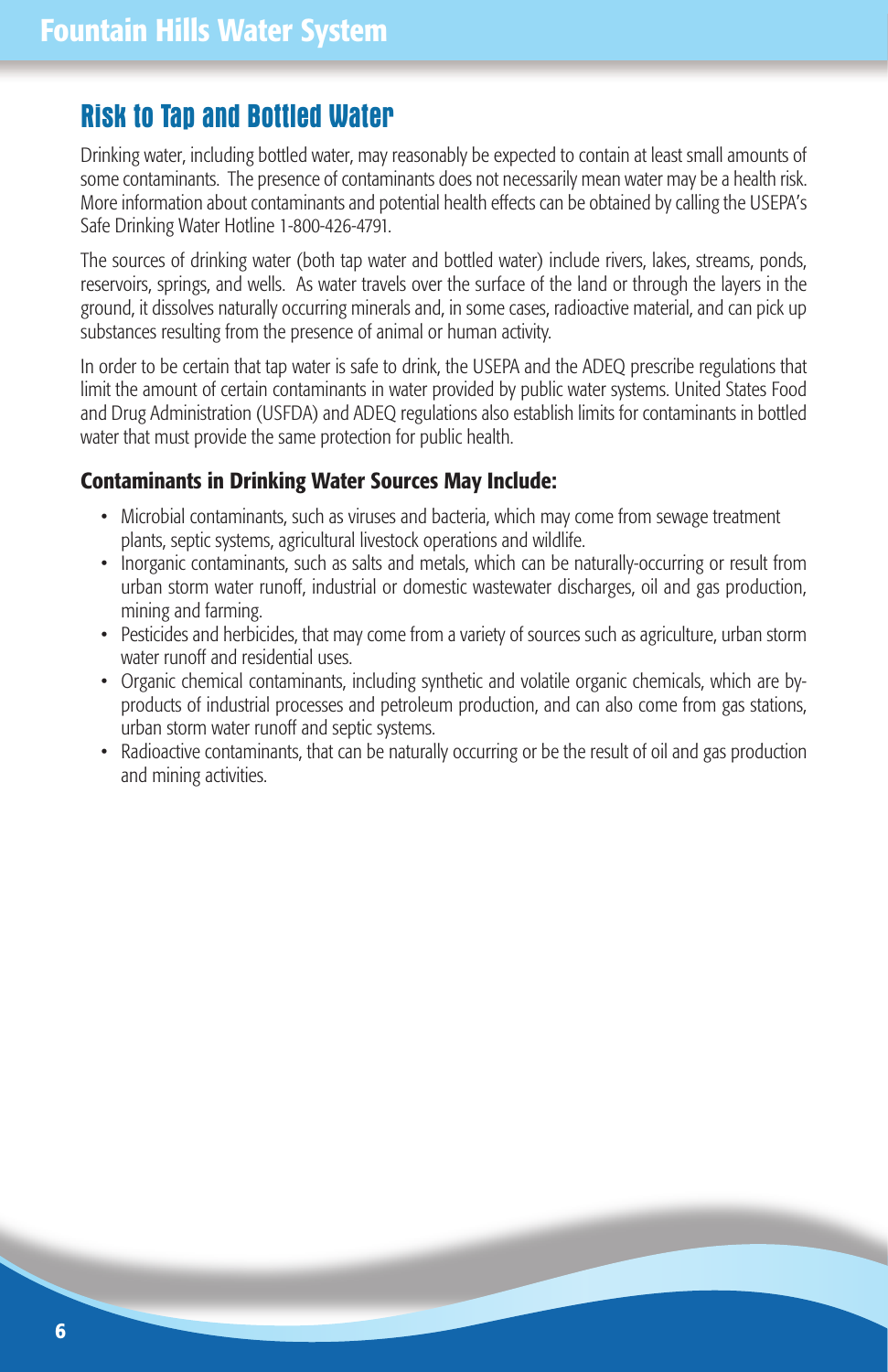# **Fountain Hills Water System**

| <b>Fountain Hills - Source Water Quality</b>                         |                              |                  |                                     |                                   |                                 |                                                      |                                                                                                                                                                                             |  |  |  |  |  |
|----------------------------------------------------------------------|------------------------------|------------------|-------------------------------------|-----------------------------------|---------------------------------|------------------------------------------------------|---------------------------------------------------------------------------------------------------------------------------------------------------------------------------------------------|--|--|--|--|--|
| <b>Primary Standards -</b><br><b>Health Based (units)</b>            | <b>PRIMARY</b><br><b>MCL</b> | <b>MCLG</b>      | <b>Range of</b><br><b>Detection</b> | <b>Compliance</b><br><b>Level</b> | <b>MCL</b><br><b>Violation?</b> | <b>Most Recent</b><br><b>Sampling</b><br><b>Date</b> | <b>Typical Source of Constituent</b>                                                                                                                                                        |  |  |  |  |  |
| <b>Turbidity</b>                                                     |                              |                  |                                     |                                   |                                 |                                                      |                                                                                                                                                                                             |  |  |  |  |  |
| Highest single measurement<br>of the Treated Surface Water<br>(NTU)  | $TT = 1.0$                   | n/a              | n/a                                 | 0.16                              | No                              | 2010                                                 | Soil runoff                                                                                                                                                                                 |  |  |  |  |  |
| Lowest Percent of all Monthly<br>Readings less than 0.2 NTU<br>(9/0) | $TT = 95$                    | n/a              | n/a                                 | 100%                              | No                              | 2010                                                 | Soil runoff                                                                                                                                                                                 |  |  |  |  |  |
| <b>Inorganic Constituents</b>                                        |                              |                  |                                     |                                   |                                 |                                                      |                                                                                                                                                                                             |  |  |  |  |  |
| Arsenic (mg/L)                                                       | 0.01                         | n/a              | $0.002 -$<br>0.0097                 | 0.0097                            | No                              | 2010                                                 | Erosion of natural deposits; runoff from<br>orchards, glass and electronics<br>production wastes                                                                                            |  |  |  |  |  |
| Barium (mg/L)                                                        | $\mathfrak{D}$               | $\mathfrak{D}$   | $0.015 - 0.13$                      | 0.13                              | No                              | 2010                                                 | Discharges of oil drilling wastes and<br>from metal refineries: erosion of natural<br>deposits                                                                                              |  |  |  |  |  |
| Fluoride (mg/L)                                                      | 4.0                          | 4                | $< 0.4 - 1.0$                       | 1.0                               | No                              | 2009                                                 | Erosion of natural deposits: water<br>additive that promotes strong teeth;<br>discharge from fertilizer and aluminum<br>factories                                                           |  |  |  |  |  |
| Nitrate (as N) (mg/L)                                                | 10 <sup>10</sup>             | 10 <sup>10</sup> | $0.32 - 1.2$                        | 1.2                               | No                              | 2010                                                 | Runoff and leaching from fertilizer use;<br>leaching from septic tanks and sewage;<br>erosion of natural deposits                                                                           |  |  |  |  |  |
| Selenium (mg/L)                                                      | 0.05                         | 0.03             | $< 0.002 -$<br>0.003                | 0.003                             | No                              | 2010                                                 | Discharge from petroleum, glass, and<br>metal refineries; erosion of natural<br>deposits; discharge from mines and<br>chemical manufacturers: runoff from<br>livestock lots (feed additive) |  |  |  |  |  |
| <b>Radioactive Constituents</b>                                      |                              |                  |                                     |                                   |                                 |                                                      |                                                                                                                                                                                             |  |  |  |  |  |
| Gross Alpha Activity (pCi/L)                                         | 15                           | n/a              | $2.7 - 6.3$                         | 6.3                               | No                              | 2010                                                 | Erosion of natural deposits                                                                                                                                                                 |  |  |  |  |  |
| Radium 228 (pCi/L)                                                   | 5                            | n/a              | $< 0.7 - 1.9$                       | 1.9                               | No                              | 2010                                                 | Decay of natural and manmade<br>deposits                                                                                                                                                    |  |  |  |  |  |
| <b>Other Parameters (units)</b>                                      | <b>MCL</b>                   | <b>MCLG</b>      | <b>Range of</b><br><b>Detection</b> | <b>Highest</b><br><b>Level</b>    | <b>MCL</b><br><b>Violation?</b> | <b>Most Recent</b><br><b>Sampling</b><br><b>Date</b> |                                                                                                                                                                                             |  |  |  |  |  |
| Sodium (mg/L)                                                        | Not Regulated                | n/a              | $61 - 93$                           | 93                                | n/a                             | 2010                                                 |                                                                                                                                                                                             |  |  |  |  |  |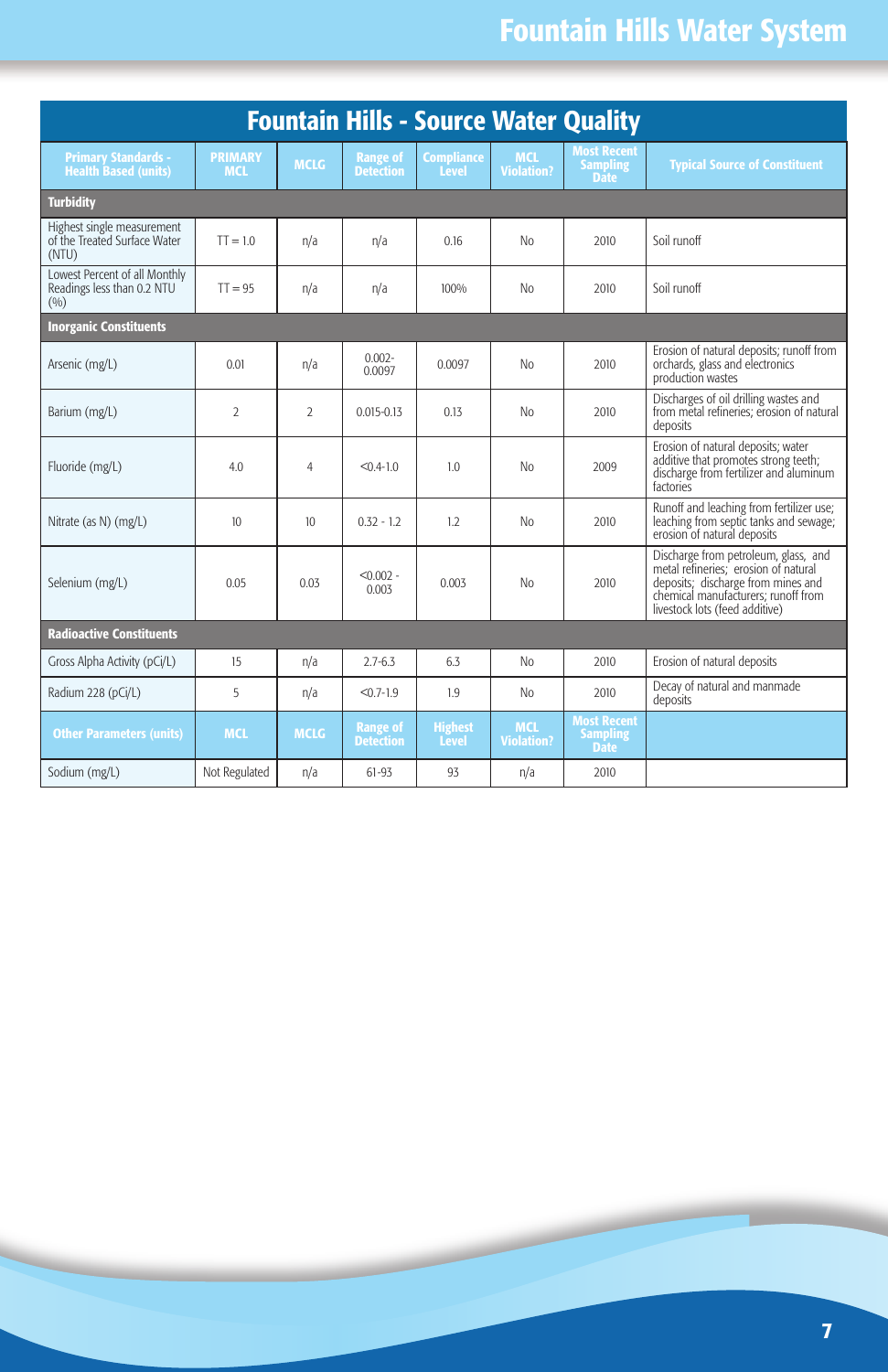### **Fountain Hills Water System**

| <b>Fountain Hills - Distribution System Water Quality</b>                      |                                        |              |                                     |                                                 |                                 |                                                      |                                                                                                                                  |  |  |  |
|--------------------------------------------------------------------------------|----------------------------------------|--------------|-------------------------------------|-------------------------------------------------|---------------------------------|------------------------------------------------------|----------------------------------------------------------------------------------------------------------------------------------|--|--|--|
| <b>Disinfection Byproducts</b><br>and Disinfectant<br><b>Residuals (units)</b> | <b>PRIMARY</b><br><b>MCL</b><br>(MRDL) | <b>MRDLG</b> | <b>Range of</b><br><b>Detection</b> | <b>Highest</b><br>4-Quarterly<br><b>Average</b> | <b>MCL</b><br><b>Violation?</b> | <b>Most Recent</b><br><b>Sampling</b><br><b>Date</b> | <b>Typical Source of Constituent</b>                                                                                             |  |  |  |
| Chlorine [as Cl2] (mg/L)                                                       | (4.0)                                  | (4)          | $0.03 - 2.2$                        | 1.03                                            | No                              | 2010                                                 | Drinking water disinfectant added for<br>treatment                                                                               |  |  |  |
| HAA5 ITotal of five<br>Haloacetic Acids] (mg/L)                                | 0.06                                   | n/a          | 0.0045-0.039                        | 0.0196                                          | No                              | 2010                                                 | Byproduct of drinking water<br>disinfection                                                                                      |  |  |  |
| TTHMs [Total of four<br>Trihalomethanes] (mg/L)                                | 0.08                                   | n/a          | $0.026 - 0.120$                     | 0.0709                                          | No                              | 2010                                                 | Byproduct of drinking water<br>chlorination                                                                                      |  |  |  |
| <b>Inorganic Constituents</b><br>(units)                                       | <b>ACTION</b><br><b>LEVEL</b>          | <b>MCLG</b>  | <b>Range of</b><br><b>Detection</b> | 90th %<br><b>Level</b>                          | <b>Violation?</b>               | <b>Most Recent</b><br><b>Sampling</b><br><b>Date</b> | <b>Typical Source of Constituent</b>                                                                                             |  |  |  |
| Copper (mg/L)                                                                  | 1.3                                    | 1.3          | $0.017 - 0.044$                     | 0.22                                            | No                              | 2009                                                 | Internal corrosion of household<br>plumbing systems; erosion of natural<br>deposits; leaching from wood<br>preservatives         |  |  |  |
| Lead (mg/L)                                                                    | 0.015                                  | $\Omega$     | $< 0.001 - 0.013$                   | 0.0028                                          | No                              | 2009                                                 | Internal corrosion of household<br>plumbing systems; discharges from<br>industrial manufacturers: erosion of<br>natural deposits |  |  |  |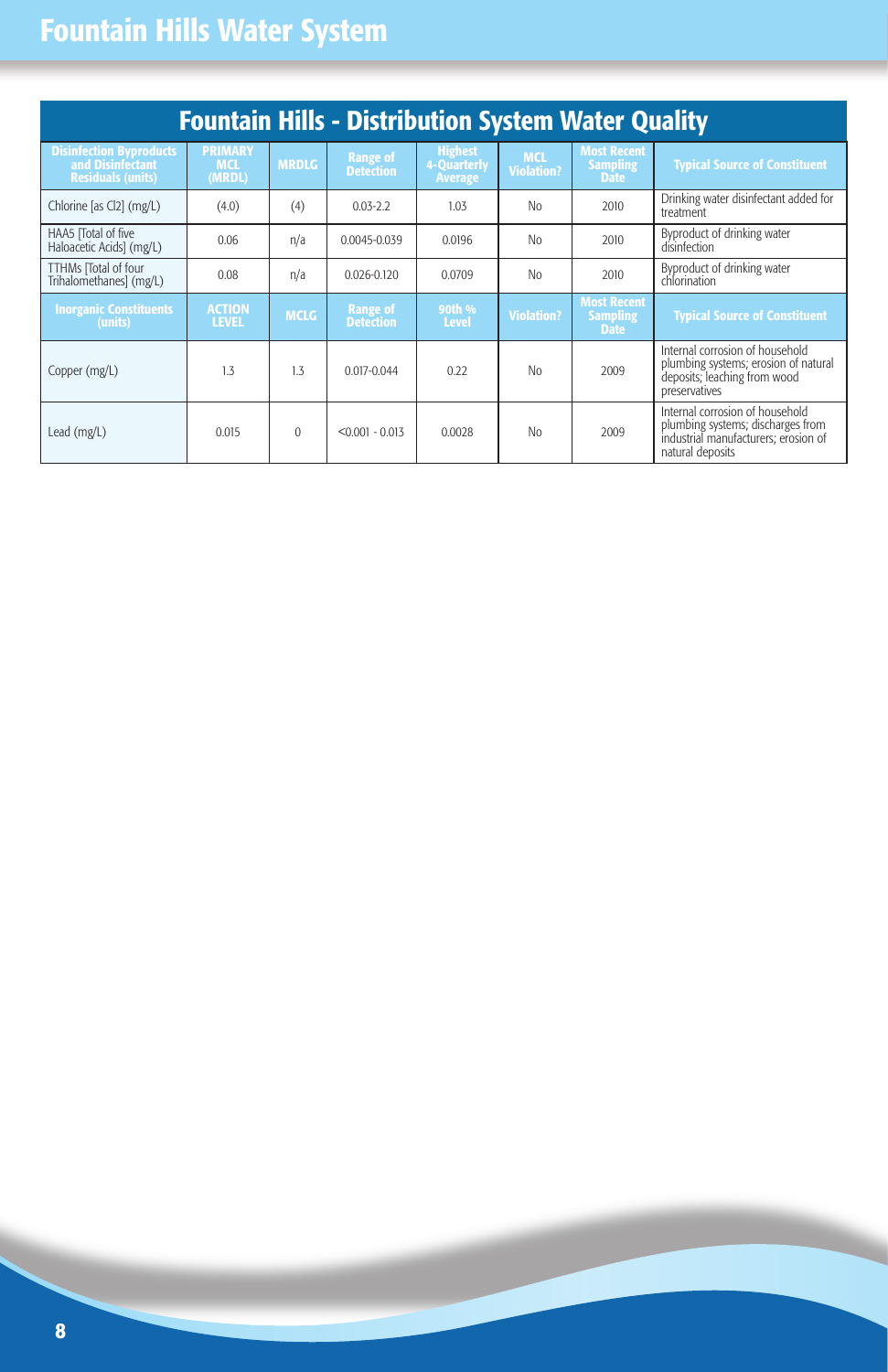#### **Laboratory Analyses**

Over the years we have taken thousands of water samples in order to determine the presence of any radioactive, biological, inorganic, volatile organic or synthetic organic contaminants in your drinking water. The enclosed table shows only those contaminants that were detected in the water.

Although all the substances listed here are under the Maximum Contaminant Level (MCL), we feel it is important that you know exactly what was detected and how much of these substances were present in the water. Compliance (unless otherwise noted) is based on the average level of concentration being below the MCL. The state allows us to monitor for some contaminants less than once per year because the concentrations do not change frequently. Some of our data, though representative, is more than a year old.

#### **Lead**

If present, elevated levels of lead can cause serious health problems, especially for pregnant women and young children. Lead in drinking water is primarily from materials and components associated with service lines and home plumbing. CCWC is responsible for providing high quality drinking water, but cannot control the variety of material used in plumbing components. When your water has been sitting for several hours, you can minimize the potential for lead exposure by flushing your tap for 30 seconds to 2 minutes before using water for drinking or cooking. If you are concerned about lead in your water, you may wish to have your water tested. Information on lead in drinking water, testing methods, and steps you can take to minimize exposure is available from the Safe Drinking Water Hotline or at http://www.epa.gov/safewater/lead.

#### **Unregulated Contaminant Monitoring**

Your water system has sampled for a series of unregulated contaminants. Unregulated contaminants are those that don't yet have a drinking water standard set by the USEPA. The purpose of monitoring for these contaminants is to help EPA decide whether the contaminants should have a standard. As our customers, you have a right to know that this data is available. If you are interested in examining the results, please contact our Customer Service Center at 1-480-837-9522.

#### **Arsenic**

Your drinking water meets EPA's standards. EPA's standard balances the current understanding of arsenic's possible health effects against the costs of removing arsenic from drinking water. EPA continues to research the health effects of low levels of arsenic, which is a mineral known to cause cancer in humans at high concentrations and is linked to other health effects such as skin damage and circulatory problems.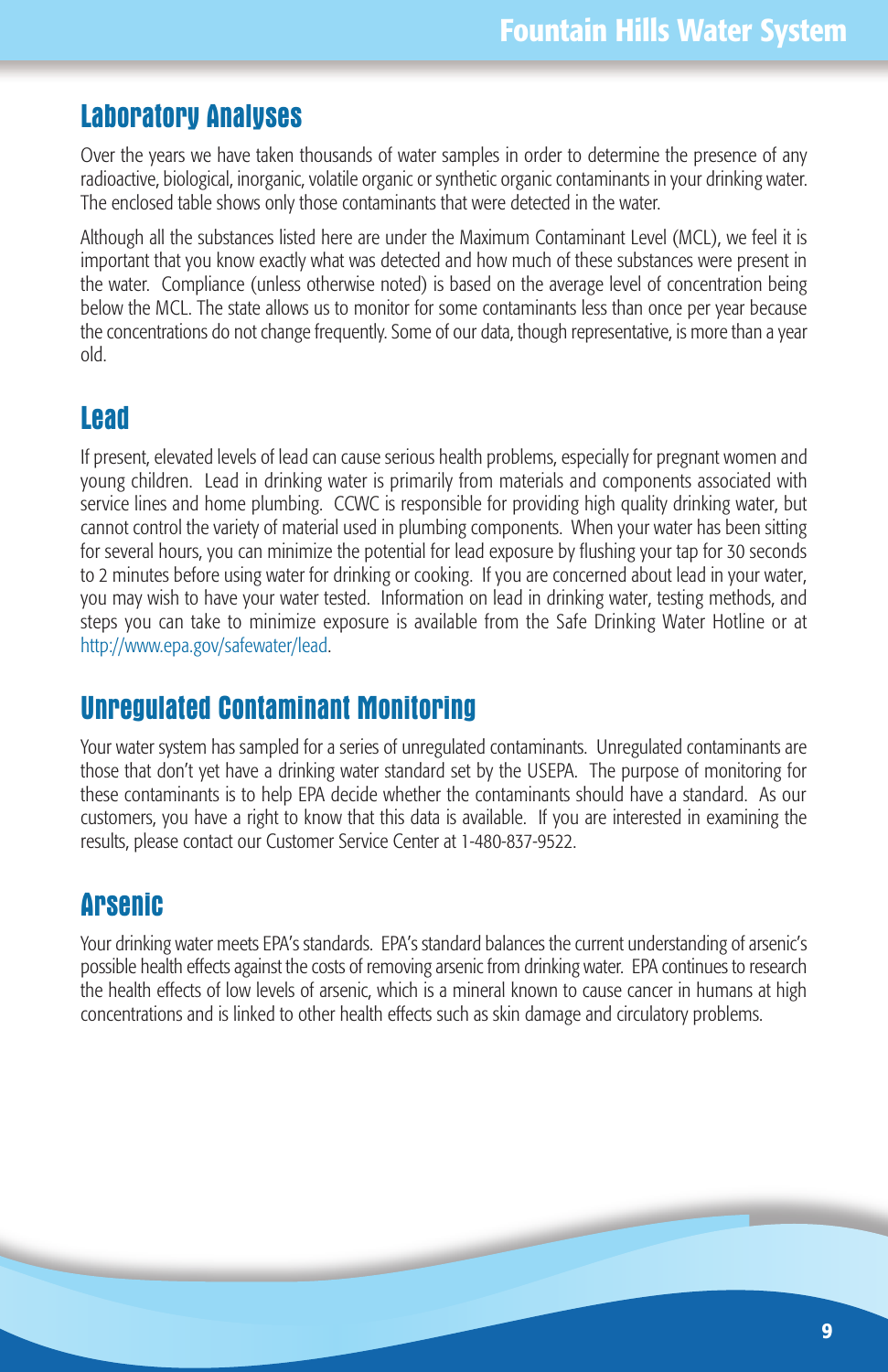#### **Measurements**

To ensure the best possible quality, water is sampled and tested consistently throughout the year.

#### **Contaminants are measured in:**

- Parts per million (ppm) or milligrams per liter (mg/L).
- Parts per billion (ppb) or micrograms per liter (µg/L).
- Parts per trillion (ppt) or nanograms per liter (ng/L).
- Grains per gallon (grains/gal) A measurement of water hardness often used for sizing household water softeners. One grain per gallon is equal to 17.1 mg/L of hardness.
- MicroSiemens per centimeter ( $\mu$ S/cm) A measurement of a solution's ability to conduct electricity.
- Nephelometric Turbidity Units (NTU) A measurement of the clarity of water. Turbidity in excess of 5 NTU is noticeable to the average person.
- PicoCuries per liter (pCi/L) A measurement of radioactivity in water.

#### *If this is difficult to imagine, think about these comparisons:*

#### **Parts per million:**

1 drop in 14 gallons 1 second in 12 days 1 inch in 16 miles



#### **Parts per billion:**

- 1 drop in 14,000 gallons 1 second in 32 years
- 1 inch in 16,000 miles



#### **Parts per trillion:**

1 second in 32,000 years 1 inch in 16 million miles 10 drops in enough water to fill the Rose Bowl

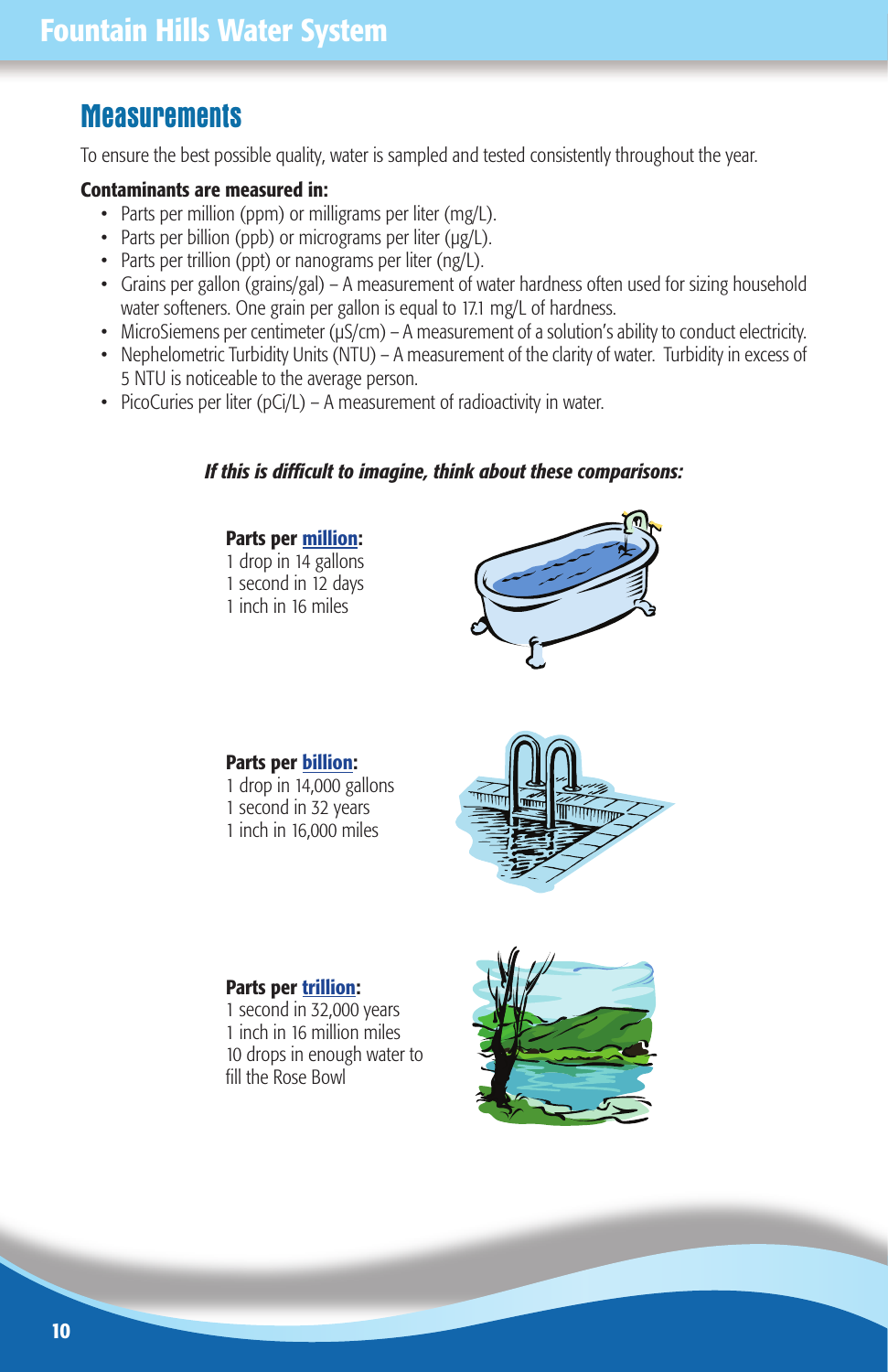#### **Source Water Assessment**

Based on the information currently available on the hydrogeologic settings and the adjacent land uses that are in the specified proximity of the drinking water source(s) of the public water system, ADEQ has given a high risk designation for the degree to which this public water system drinking water source(s) are protected. A designation of high risk indicates there may be additional source water protection measures which can be implemented on the local level. This does not imply that the source water is contaminated nor does it mean that contamination is imminent. Rather, it simply states that land use activities or hydrogeologic conditions exist that make the source water susceptible to possible future contamination.



#### **Cross Connection Control Program**

CCWC's Cross Connection Control Program provides a level of certainty that the water in the company's distribution system is protected from possible backflow of contaminated water from commercial or industrial customers' premises. For additional information, visit the cross connection control website at www.aswater.com/xconnect.

#### **If You Have Questions – Contact Us**

For information about your water quality or to find out about upcoming opportunities to participate in public meetings, please contact our 24 hour customer call center at 1-480-837- 9522.

Este informe contiene información muy importante sobre su agua de beber. Tradúzcalo o hable con alguien que lo entienda bien.